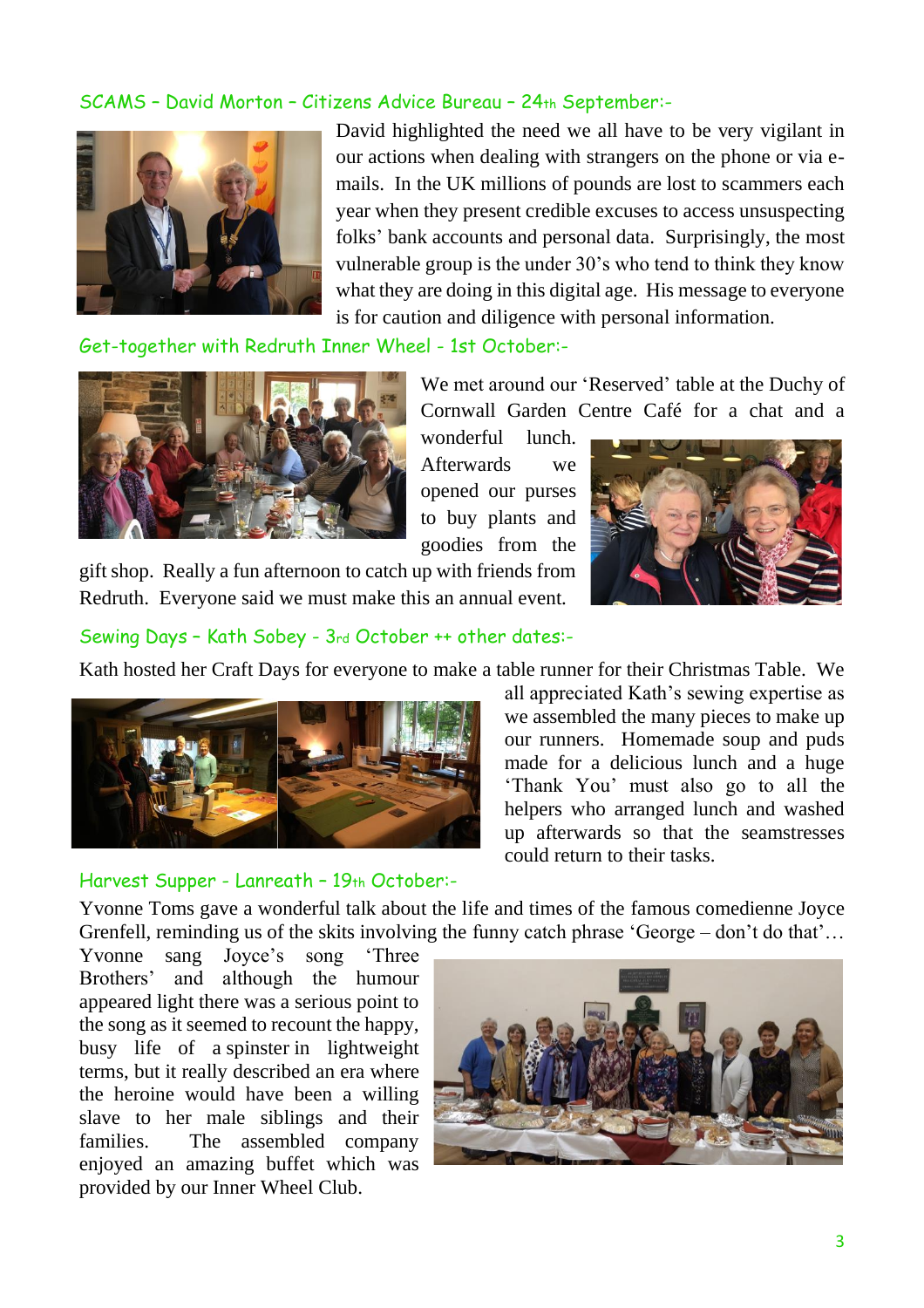

## Rodda's Clotted Cream - 22nd October

How well do we all know and love this Rodda's emblem ! After our lunch on 22nd October, we all enjoyed a talk by Mr Philip Rodda about his family's history in the making of the Rodda brand. Some of us then purchased Rodda's fudge and shortbread to share with family and friends.

#### Get-together with Ex mouth



#### Club at Endsleigh Garden Centre – 12th November:-

A well-timed visit to Endsleigh Garden Centre in mid-November provided us with the opportunity to buy some early Christmas goodies and we shared lunch in the café with members from Exmouth IW. We all went home with something, Christmas stocking fillers, jumpers, cards, tinsel and most importantly happy memories of another good day spent in the company of friends from Exmouth Club.

#### My Life in Central Asia – 26th November:-

Ruth recounted tales from the 8 years she and her husband had spent working in Central Asia. They used their administrative experience to help with an humanitarian organisation which ran various projects in medical, educational and community development. Life was very different but Ruth has fond memories of the beautiful countryside, food and local hospitality. She spoke of four amazing ladies with whom she worked. They had come through many difficulties and yet made the best of their opportunities. We then saw a film of one of the projects about training in healthy pregnancy and birth practices which has meant that many lives have been saved.

# Christmas Wreath Making – Bridgette North –

#### 27th November & 4th December:-

On a chilly December morning the heaters in Bridgette's workshop were going full tilt for us to enjoy our time making Christmas decorations. In the morning we made a wreath for the front door and in the afternoon a table decoration. Bridgette had kindly sourced all the foliage and items we needed to complete the decorations. We enjoyed lunch of homemade soup and puds as we chatted and shared our plans for the Christmas season. Here



are the finished magnificent wreaths we achieved with Bridgette's expert guidance.

## 'Bring & Buy' at 'All Day Breakfast' at Looe Church Hall - 25th January 2020:-

A busy day was spent at St. Martin's Church Hall in Looe as part of our contributions to Inner Wheel's Service in the community. Members of our Club were very busy setting up and arranging all the quality items given to our 'Bring & Buy' stall and a tombola was also organised by our Club to raise funds which were donated to one of our charities, South West Children's Hospice. All the home-made cakes and Jean's jars of marmalade were ever popular with folks who had travelled from miles around to visit this annual event. Some of our Club members also helped to serve breakfast to the large gathering of hungry guests.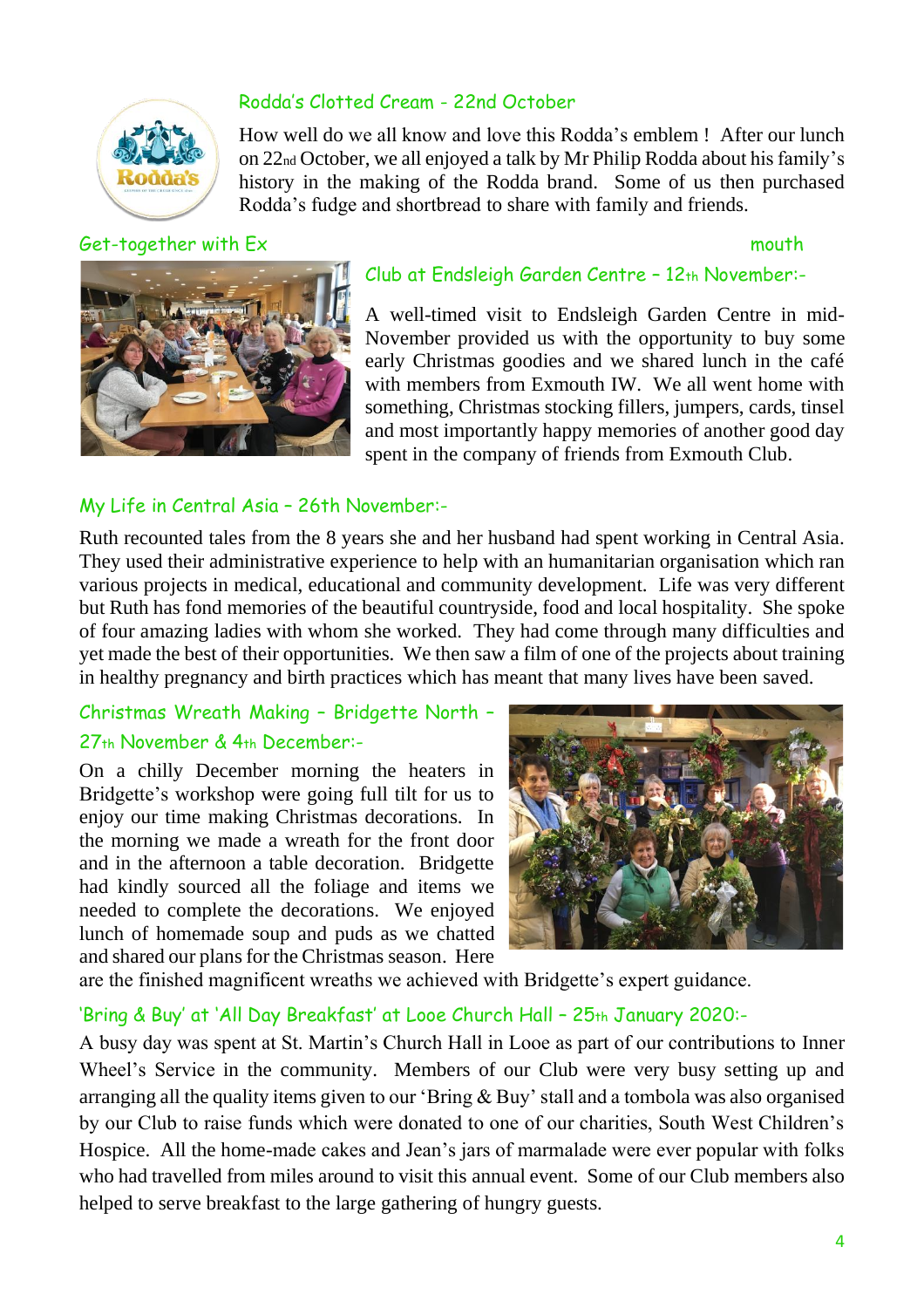### Plastics Recycling – Ellie Jackson – 28th January:-

Ellie has written a series of books to help educate children about the impact of plastics on ocean ecosystems. Ellie now lives in Looe. She wrote her first book after living in Australia where the family had watched a turtle called Duffy being released back into the ocean after treatment for ingesting plastic. Her children were transfixed by the sight of this beautiful creature being set free, and once they had made the link between plastic debris in the ocean and turtles they were inspired to pick up litter from beaches to help protect turtles and other sea life. Ellie, an environmental scientist also taught geography, conceived her idea to use children's books to educate children about this threat to sea life.



#### Falmouth Trip – 7th/8th February:-



Falmouth in February ?? Really !! It was wonderful - the weather was kind and we all enjoyed walks in the sunshine along the breezy seafront to blow away the winter cobwebs. Everyone arrived on Friday afternoon and we left after breakfast on Sunday. Most of us spent both evenings at dinner in the hotel and the food was excellent. On Saturday we went our own different ways; some visited Pendennis Castle, others the Maritime Museum whilst a few just spent some time browsing the shops in Falmouth. A great weekend.



#### Coffee Morning – 14th March:-

Kath Sobey hosted a coffee morning to raise an amazing amount of funds, well over £1,000, which were distributed between charities associated with 'UK Floods' and 'Fires in Australia'. Both countries had been devasted by these unprecedented natural disasters so Kath swiftly organised this impromptu event. It was a great success.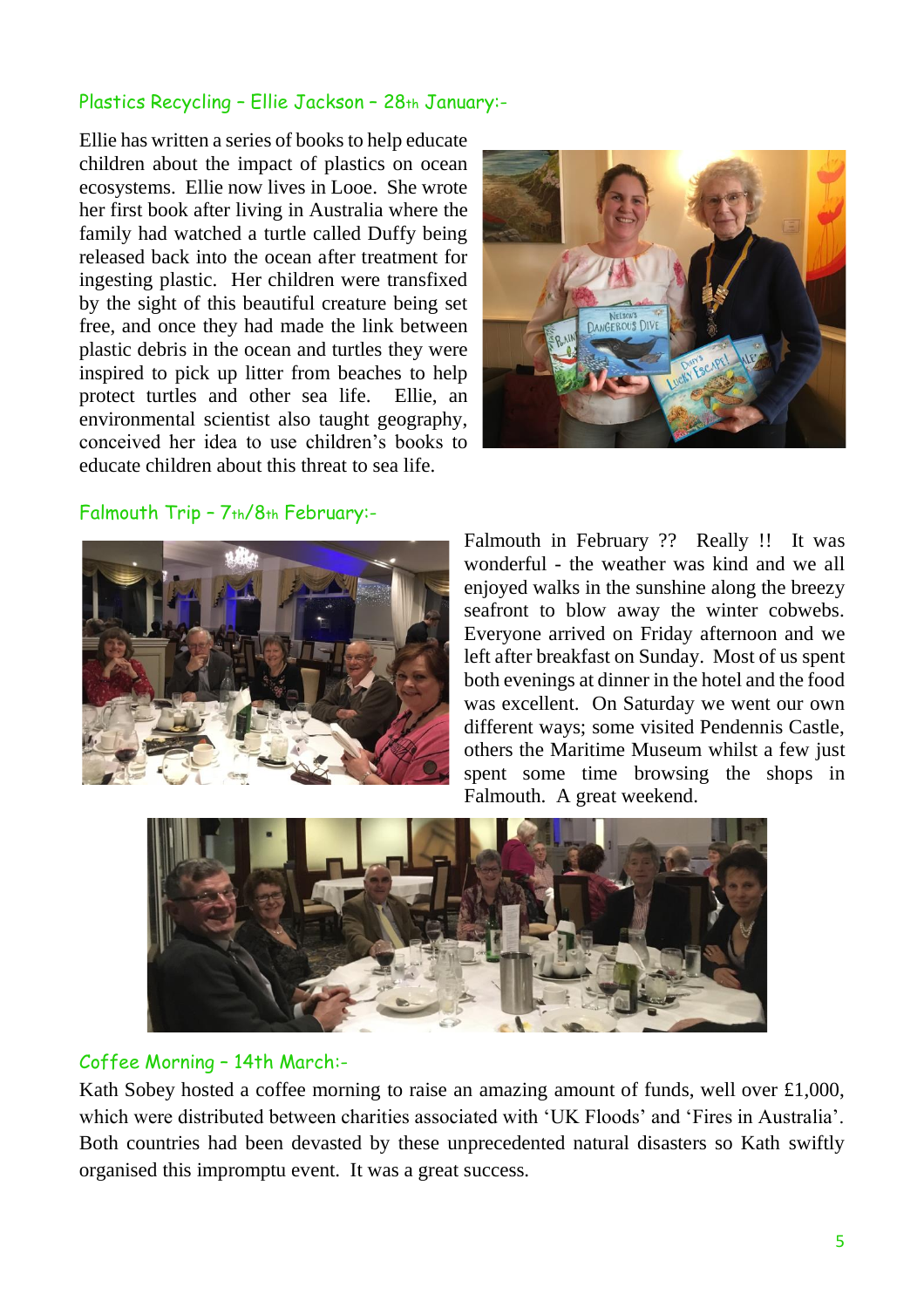

We are very pleased to welcome Lyn Britton, who joined our Club on January  $28<sub>th</sub>$ . We hope Lyn enjoys her time as a member of our Club.

Welcome back …. ….it is lovely to see Gail Udy enjoying our company and events at Club

Welcome to Committee …. Gail & Lyn are joining Committee as 1st Years members

Some Club Donations – Parkinson's & Bring Back the Smile to Nepal –2019 Two of our charities gratefully received donations from our Club.



Parkinson's UK held their annual Christmas dinner on 18th Dec 2019 at which Gina & Phil presented a cheque from our Inner Wheel Club and Rotary Club of Looe Valley



Alison gratefully received a donation on behalf of 'Bring Back the Smile to Nepal' which Gina & Phil presented on 23rd Dec 2019 at the Rotary Club of Looe Valley's Annual Christmas dinner.



Annetta would like some more knitted squares please. These blankets are wonderfully warm, as sampled by a few members after lunch one chilly winter's day in 2019 !!!